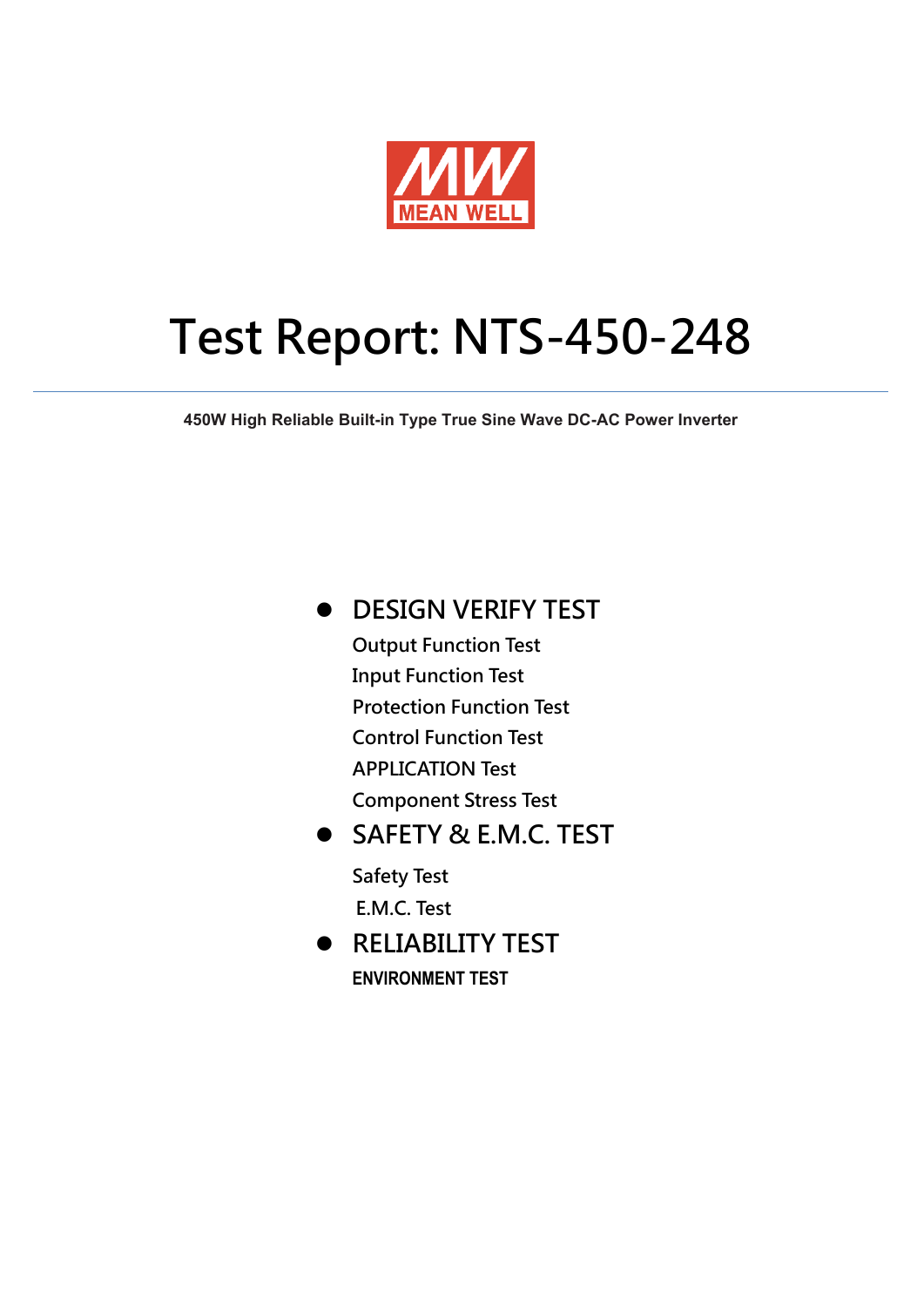

## **DESIGN VERIFY TEST**

#### **OUTPUT FUNCTION TEST**

| <b>NO</b>      | <b>TEST ITEM</b>                                                                             | <b>SPECIFICATION</b>                                                                                                              | <b>TEST CONDITION</b>                                                                                                                                                                                                                               | <b>RESULT</b>                                                                                                                                                                                       |
|----------------|----------------------------------------------------------------------------------------------|-----------------------------------------------------------------------------------------------------------------------------------|-----------------------------------------------------------------------------------------------------------------------------------------------------------------------------------------------------------------------------------------------------|-----------------------------------------------------------------------------------------------------------------------------------------------------------------------------------------------------|
| $\mathbf{1}$   | <b>RATED POWER</b>                                                                           | 450W                                                                                                                              | <b>IP: 48VDC</b>                                                                                                                                                                                                                                    | 460<br>W                                                                                                                                                                                            |
|                |                                                                                              |                                                                                                                                   | Ta: $25^{\circ}$ C                                                                                                                                                                                                                                  |                                                                                                                                                                                                     |
| $\overline{2}$ | <b>OUTPUT</b><br><b>MAXIMUM</b><br><b>POWER</b><br>(TYP)                                     | (1) 517.5 W/180sec.<br>(2)675W/10sec<br>(3) SURGE POWER 800W FOR<br>30CYCLE Vin $(30 \pm 5$ CYCLE)                                | <b>IP: 50VDC</b><br>OP:TESTING LOAD<br>Ta: $25^{\circ}$ C                                                                                                                                                                                           | (1) 227.9 V/ 2.21 A/ 180.08 Sec<br>(2) 228.7 V/ 2.86 A/ 10.06 Sec<br>(3) 229 .0V/ 3.99 A/ 28 Cycle                                                                                                  |
|                | CH3:O/P VAC CH4:O/P IAC                                                                      |                                                                                                                                   |                                                                                                                                                                                                                                                     |                                                                                                                                                                                                     |
|                | Fig1<br>104.775V<br>$-20.5000A$<br>$\left\  \cdot \right\ _{\text{DC}}$<br>10.0:1 DC<br>Fig3 | 2.00A/<br>20.00 s/<br>$-99.00s$<br>Rol<br>X1(3):<br>ΔX<br>1/AX:<br>$Y1(3)$ :<br>$0.0\vee$<br>1000:1<br>50.01<br>100.0ms/<br>2.50A | Fig2<br>□日<br>Cursor<br>$-189.302400000000$<br>$-9.217200000000$<br>180.085200000000s<br>5.5529mHz<br>520.000V<br>2:48 PM<br>2.62500V<br>$-21.5450A$<br>$\bullet$<br><b>DC</b><br>Nov 14, 2020<br>$10.0:1$ DC<br>50.0:<br>Fig4<br>Rell<br>Meas<br>Æ | 2.000s/<br>Cursor<br>X1(3)<br>$-14.4028000000000$<br>X2(3)<br>-4.334500000000<br>۵X:<br>10.068300000000s<br>1/AX:<br>99.322mHz<br>$Y1(3)$ :<br>520.000<br>5:45 PM<br>0.0V<br>1000:1<br>Nov 16, 2020 |
|                | 2.62500V<br>$-21.5450A$<br>$\bullet$<br>10.0:1 DO                                            | 0.0V<br>$-32.5m$<br>1000:1<br>50.01                                                                                               | DC RMS - Cyc(3):<br>231<br>DC RMS - Cyc(4):<br>4 <sub>0</sub><br>+ Pulse Count(3):<br>Pulse Count(3):<br>5:50 PM<br>Nov 16, 2020                                                                                                                    |                                                                                                                                                                                                     |
| 3              | AC Voltage                                                                                   | 200 / 220 / 230 / 240Vac   IP: 48VDC<br>selectable by DIP S.W                                                                     | OP: FULL LOAD<br>Ta: $25^{\circ}$ C                                                                                                                                                                                                                 | DIP S.W 200VAC:<br>197.9<br>V<br>DIP S.W 220VAC: 217.9<br>$\vee$<br>DIP S.W 230VAC: 227.8<br>$\mathsf V$<br>DIP S.W 240VAC: 238.1<br>$\vee$                                                         |
| $\overline{4}$ | <b>FREQUENCY</b>                                                                             | 50/60Hz (±0.1HZ) selectable<br>by DIP S.W                                                                                         | <b>IP: 48VDC</b><br>OP: FULL LOAD<br>Ta: $25^{\circ}$ C                                                                                                                                                                                             | DIP S.W 50HZ: 50.04<br>HZ<br>DIP S.W 60HZ: 59.95<br>HZ                                                                                                                                              |
| $5\phantom{a}$ | WAVEFORM                                                                                     | True sine wave (THD<3%)                                                                                                           | <b>IP: 50VDC</b><br>OP: FULL LOAD<br>$(1)$ Vo(min)<br>$(2)$ Vo(nor)<br>$(3)$ Vo(max)<br>Ta: $25^{\circ}$ C                                                                                                                                          | (1) 0.75 % / Vo(min) / FULL LOAD<br>0.77 % / Vo(nor) /FULL LOAD<br>(2)<br>(3) 0.76 % / Vo(max) / FULL LOAD                                                                                          |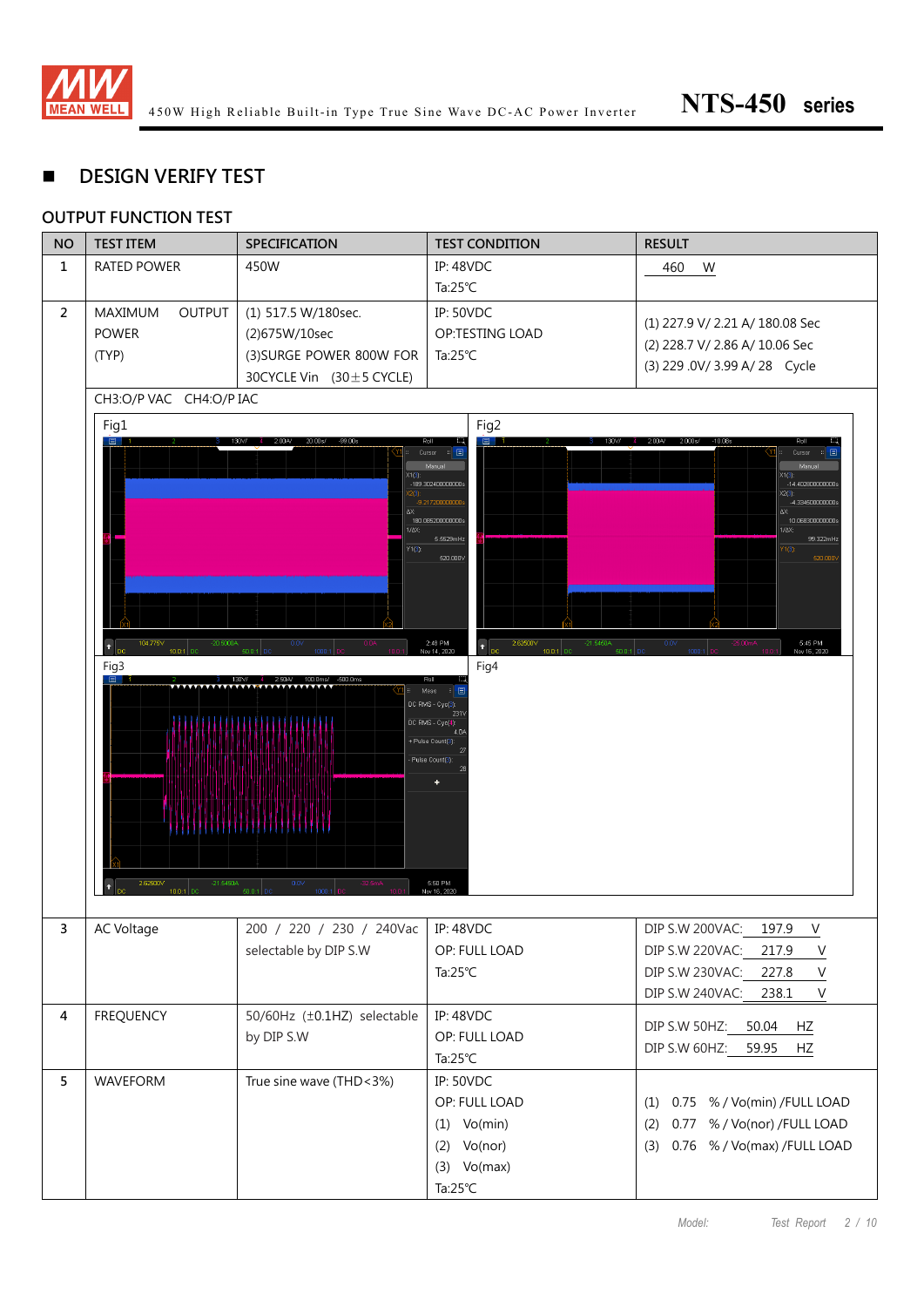

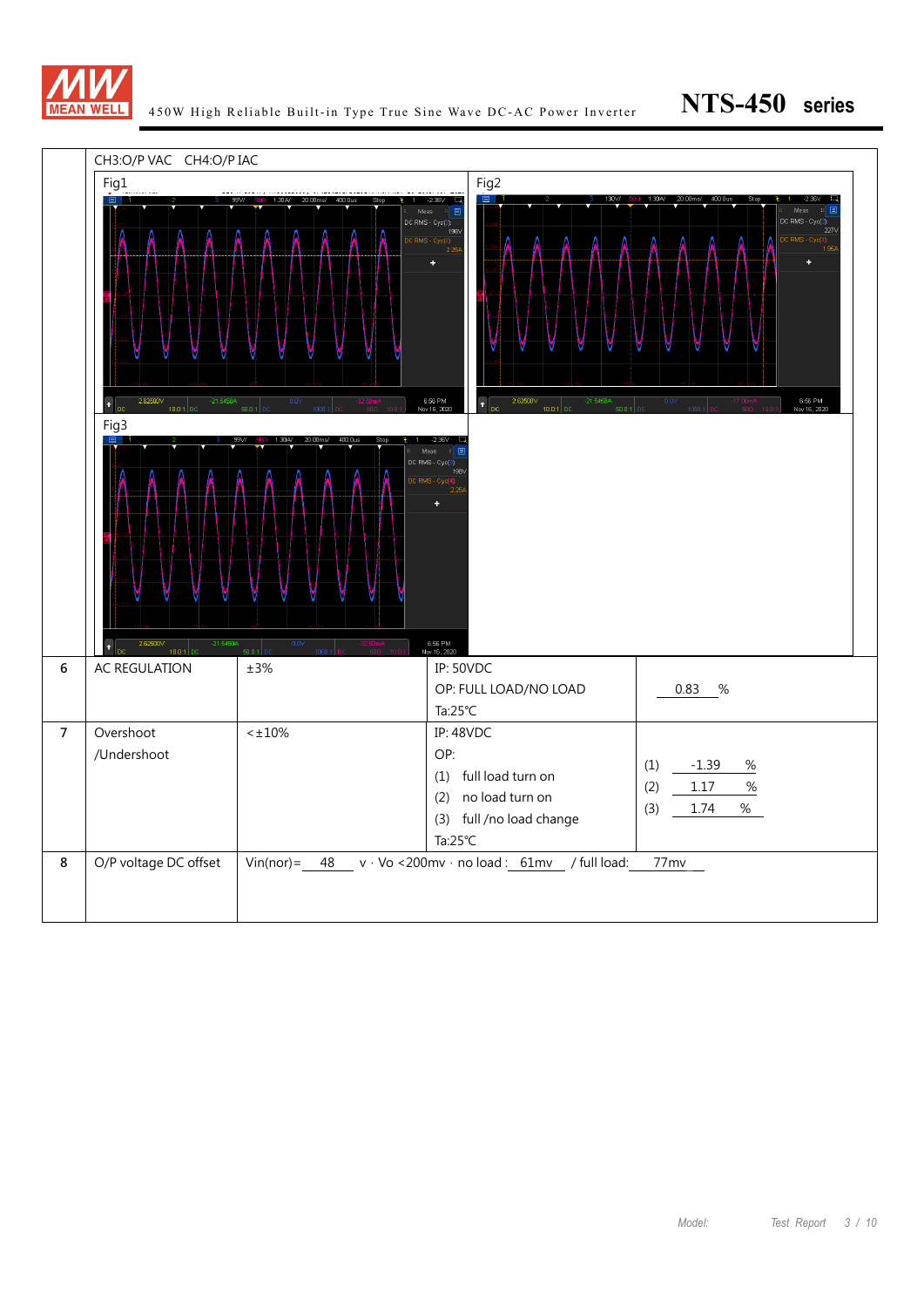

| 9<br><b>LED STATUS</b> | Statas test<br>$\bullet$ |                                      |                        |
|------------------------|--------------------------|--------------------------------------|------------------------|
|                        | <b>LED</b>               | <b>Statas</b>                        | <b>RESULT</b>          |
|                        | Green                    | Inverter OK                          | OK                     |
|                        | Orange                   | <b>Remote off</b><br>Saving mode     | OK                     |
|                        | Red                      | <b>Abnormal Status</b><br>(See SPEC) | OK                     |
|                        | <b>Battery test</b>      |                                      |                        |
|                        | <b>LED</b>               | <b>Battery RANGE</b>                 | <b>RESULT</b>          |
|                        | Green                    | $62.0V > Vdc > 50.0V \pm 1v$         | 61.99V>Vdc>49.03V      |
|                        | Orange                   | $50 > Vdc > 44 VDC \pm 1V$           | 50.01V>Vdc>44.13V      |
|                        | Red (                    | Vdc< 44.0V · Vdc> 62.0V±1v           | Vdc< 44.12V · Vdc>62 V |
|                        | Load test                |                                      |                        |
|                        | <b>LED</b>               | <b>LOAD RANGE</b>                    | <b>RESULT</b>          |
|                        | Green (                  | Min. load ~ 40%±5% LOAD              | Min. load ~ 41.44%     |
|                        | Orange (                 | 40%±5%~80%±5%LOAD                    | 41.53%~81.33%          |
|                        | Red                      | 80%±5%~105%±5%LOAD                   | 81.44%~106.17%         |

#### **INPUT FUNCTION TEST**

| <b>NO</b> | <b>TEST ITEM</b>           | <b>SPECIFICATION</b> | <b>TEST CONDITION</b>                                                                                                                                                                                                                             | <b>RESULT</b>                                              |
|-----------|----------------------------|----------------------|---------------------------------------------------------------------------------------------------------------------------------------------------------------------------------------------------------------------------------------------------|------------------------------------------------------------|
| 1         | <b>VOLTAGE RANGE (TYP)</b> | 40VDC~66VDC          | IP: TESTING<br>OP:NO LOAD/FULL LOAD<br>Ta: $25^{\circ}$ C                                                                                                                                                                                         | 40.1 VDC~ 66.2 VDC/NO LOAD<br>40.1 VDC~ 66.2 VDC/FULL LOAD |
|           |                            |                      | $I/P$ :<br>$LOW$ -LINE=42V<br>HIGH-LINE=65V<br>O/P:FULL/MIN LOAD<br>(PLEASE CHECK<br>DERATING<br>CURVE)<br>ON:30Sec OFF:30Sec 10MIN<br>(POWER ON/OFF NO DAMAGE)<br>I/P: 48V<br>O/P:FULL LOAD<br>ON:30ec OFF:30ec 12Hr<br>(POWER ON/OFF NO DAMAGE) | Test: OK                                                   |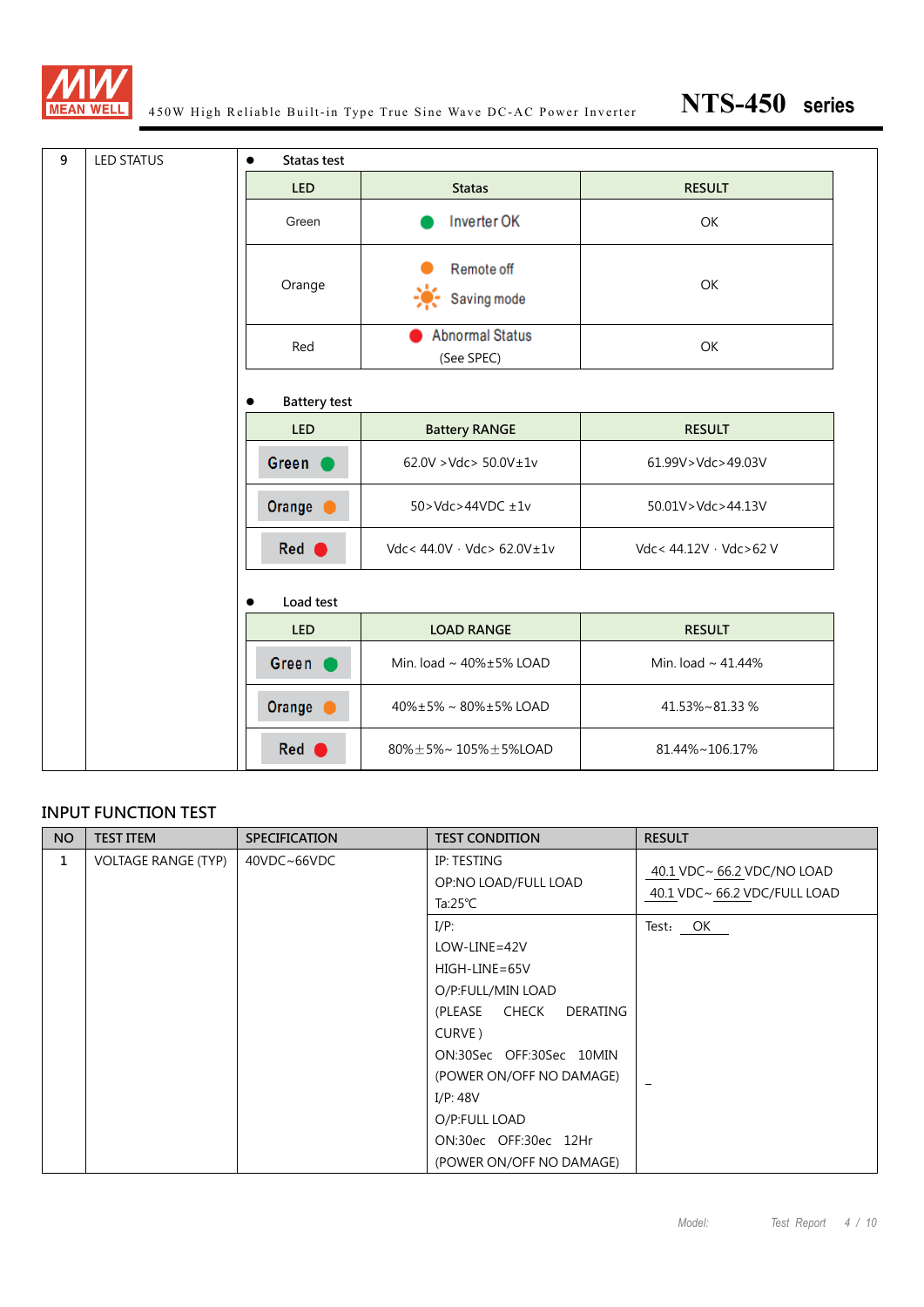

450W High Reliable Built-in Type True Sine Wave DC-AC Power Inverter **NTS-450 series**

| $\overline{2}$ | DC CURRENT (TYP)            | 14A                      | <b>IP: 48VDC</b>            |                  |
|----------------|-----------------------------|--------------------------|-----------------------------|------------------|
|                |                             |                          | OP:FULL LOAD                | 10 A             |
|                |                             |                          | Ta: $25^{\circ}$ C          |                  |
| $\overline{3}$ | NO LOAD DISSPATION          | $\leq$ 1.5 @ Saving Mode | <b>IP: 48VDC</b>            | 0.964 W          |
|                | (Typ.)                      | ≤12@NON-Saving Mode      | OP:NO LOAD                  | 9.28 W           |
|                |                             |                          | Ta: $25^{\circ}$ C          |                  |
| 4              | MODE<br>SAVING<br><b>TO</b> | $Po \geq 25W$            | <b>IP: 48VDC</b>            |                  |
|                | <b>NORMAL</b>               |                          | OP: TESTING LOAD            | $\geqslant$ 21 W |
|                |                             |                          | Ta: $25^{\circ}$ C          |                  |
| 5              | NORMAL TO SAVING            | Po≦ 10W                  | <b>IP: 48VDC</b>            |                  |
|                | <b>MODE</b>                 |                          | OP: TESTING LOAD            | $\leq 12$ W      |
|                |                             |                          | Ta: $25^{\circ}$ C          |                  |
| 6              | OFF MODE CURRENT            | $\leq 1mA$               | <b>IP: 48VDC</b>            |                  |
|                | DRAW (Typ.)                 |                          | OP: Sw off                  | 0.73mA           |
|                |                             |                          | Ta: $25^{\circ}$ C          |                  |
| $\overline{7}$ | EFFICIENCY(TYP)             | 450W/93%                 | <b>IP: 50VDC</b>            |                  |
|                |                             |                          | OP: Po=450W                 |                  |
|                |                             |                          | 230V/50HZ (factory setting) | 93.6%            |
|                |                             |                          | Ta: $25^{\circ}$ C          |                  |

#### **PROTECTION TEST**

| <b>NO</b>      | <b>TEST ITEM</b>                  | <b>SPECIFICATION</b> | <b>TEST CONDITION</b> | <b>RESULT</b> |
|----------------|-----------------------------------|----------------------|-----------------------|---------------|
| $\mathbf{1}$   | <b>BAT LOW ALARM</b>              | $44V \pm 1VDC$       | IP: TESTING           |               |
|                |                                   |                      | OP:FULL LOAD          | 44.1 V        |
|                |                                   |                      | SW:ON                 |               |
|                |                                   |                      | Ta: $25^{\circ}$ C    |               |
| $\overline{2}$ | <b>BAT LOW SHUT DOWN</b>          | 40V±1VDC             | IP: TESTING           |               |
|                |                                   |                      | OP: FULL LOAD         | $\vee$        |
|                |                                   |                      | SW:ON                 | 40.1          |
|                |                                   |                      | Ta: $25^{\circ}$ C    |               |
| $\overline{3}$ | <b>BAT LOW RESTART</b>            | $50V \pm 1VDC$       | IP: TESTING           |               |
|                |                                   |                      | OP: FULL LOAD         |               |
|                |                                   |                      | SW:ON                 | 50.3 V        |
|                |                                   |                      | Ta: $25^{\circ}$ C    |               |
| $\overline{4}$ | <b>BAT HIGH ALARM</b>             | $62V \pm 1VDC$       | IP: TESTING           |               |
|                |                                   |                      | OP:FULL LOAD          | 62.2 V        |
|                |                                   |                      | SW:ON                 |               |
|                |                                   |                      | Ta: $25^{\circ}$ C    |               |
| 5              | HIGH<br><b>SHUT</b><br><b>BAT</b> | 66V±1VDC             | IP: TESTING           |               |
|                | <b>DOWN</b>                       |                      | OP: FULL LOAD         |               |
|                |                                   |                      | SW:ON                 | 66.2 V        |
|                |                                   |                      | Ta: $25^{\circ}$ C    |               |
| 6              | <b>BAT HIGH RESTART</b>           | $60V \pm 1VDC$       | IP: TESTING           |               |
|                |                                   |                      | OP: FULL LOAD         | 60.2 V        |
|                |                                   |                      | SW:ON                 |               |
|                |                                   |                      | Ta: $25^{\circ}$ C    |               |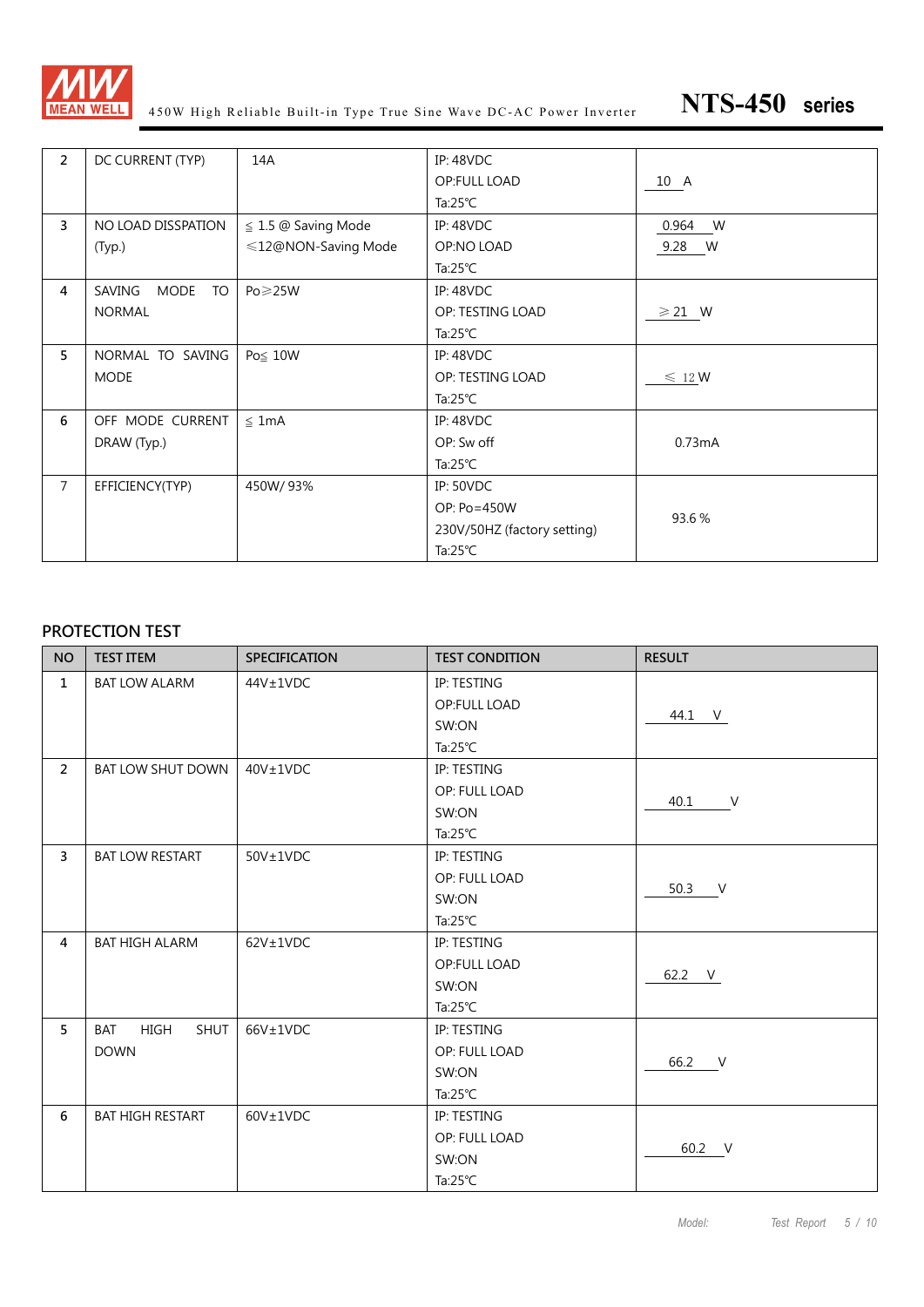

450W High Reliable Built-in Type True Sine Wave DC-AC Power Inverter **NTS-450 series**

| 7 | <b>OVER TEMPERATURE</b> | Shut down o/p voltage:    | IP: HI LINE/LOW-LINE | Shut down o/p voltage, re-power on |
|---|-------------------------|---------------------------|----------------------|------------------------------------|
|   |                         | re-power on               | OP: FULL LOAD        | to recover                         |
|   |                         |                           | SW:ON                | LED DISPLAY:<br>OK                 |
|   |                         |                           | Ta: $25^{\circ}$ C   |                                    |
| 8 | OUTPUT SHORT            | Shut down o/p<br>voltage: | <b>IP: 48VDC</b>     | Shut down o/p voltage, re-power on |
|   |                         | re-power on               | O/P: FULL LOAD       | to recover                         |
|   |                         |                           | SW:ON                | LED DISPLAY: OK                    |
|   |                         |                           | Ta: $25^{\circ}$ C   | (1).TEST:<br>OK                    |
| 9 | OVER LOAD (typ.)        | 105%~115%LOAD 180sec      | IP: $48$ VDC         | $(1)$ . 105%~111.5 % 180.08 sec    |
|   |                         | 115%~150%LOAD 10 sec      | OP: TESTING          | $(2)$ . 117%~146.6 % 10.06<br>sec  |
|   |                         | Shut down o/p voltage,    | SW:ON                | Shut down o/p voltage, re-power on |
|   |                         | re-power on to recover    | Ta: $25^{\circ}$ C   | to recover                         |

#### **CONTROL FUNCTION TEST**

| <b>NO</b> | <b>TEST ITEM</b> | <b>SPECIFICATION</b>          | <b>TEST CONDITION</b> | <b>RESULT</b>     |
|-----------|------------------|-------------------------------|-----------------------|-------------------|
|           | REMOTE CONTROL   | Power ON-OFF remote control   | IP: $48$ VDC          | Open: Normal work |
|           |                  | front panel dry contact<br>bv | OP: FULL LOAD         | Short: Remote off |
|           |                  | connector (by RELAY)          | Ta:25 $°C$            | TEST: OK          |
|           |                  | Open: Normal work             |                       |                   |
|           |                  | Short: Remote off             |                       |                   |

#### **APPLICATION TEST**

| <b>NO</b>      | <b>TEST ITEM</b> | <b>SPECIFICATION</b>                   | <b>RESULT</b><br><b>TEST CONDITION</b> |
|----------------|------------------|----------------------------------------|----------------------------------------|
| 1              | LAMP             | 318.1 $W \cdot$ turn on OK<br>LAMP:    | Vin=HIGH LINE<br>1.                    |
|                |                  | LAMP: $422.8$ W turn on OK             | $\overline{2}$ .<br>$O/P = 230V/50Hz$  |
|                |                  | LAMP: 465.9<br>$W \cdot$ turn on<br>OK | TEST: OK                               |
| $\overline{2}$ | <b>INDUCTION</b> |                                        | Vin=HIGH LINE<br>$\mathbf{1}$ .        |
|                | <b>MOTOR</b>     | 0.15 HP                                | 2.<br>$O/P = 230V/50Hz$                |
|                |                  |                                        | TEST: OK                               |
| 3              | <b>SWITCHING</b> | WITH PFC: EPP-500-48                   | $V$ in=HIGH LINE<br>1.                 |
|                | <b>POWER</b>     | 433W<br>$O/P=$                         | 2.<br>$O/P = 230V/50Hz$                |
|                | <b>SUPPLY</b>    |                                        | TEST: OK                               |
|                |                  |                                        | $V$ in=HIGH LINE<br>$\mathbf{1}$ .     |
|                |                  | PFC: LRS-350-36<br>NO.                 | 2.<br>$O/P = 230V/50Hz$                |
|                |                  | 350 W<br>$O/P=$                        | TEST: OK                               |

#### **COMPONENT WEAFORM TEST**

| <b>NO</b> | <b>TEST ITEM</b>          | <b>SPECIFICATION</b> | <b>TEST CONDITION</b>      | <b>RESULT</b> |
|-----------|---------------------------|----------------------|----------------------------|---------------|
|           | DC TO DC Power Transistor | Q102 Rated           | I/P: high line             | (1)164V       |
|           | D to S) or (C to E) Peak  | : 200V / 40A         | O/P:V(max)/Freq 60HZ       | (2) 154V      |
|           | Voltage                   |                      | VDS:                       | (3) 174V      |
|           |                           |                      | O/P: (1) Full Load Turn On | (4) 152V      |
|           |                           |                      | (2) Output Short           | (5) 152V      |
|           |                           |                      | (3) O.L. P(200%) Turn On   |               |
|           |                           |                      | (4) NO LOAD Turn On        |               |
|           |                           |                      | (5) Saving mode            |               |
|           |                           |                      | Ta: $25^{\circ}$ C         |               |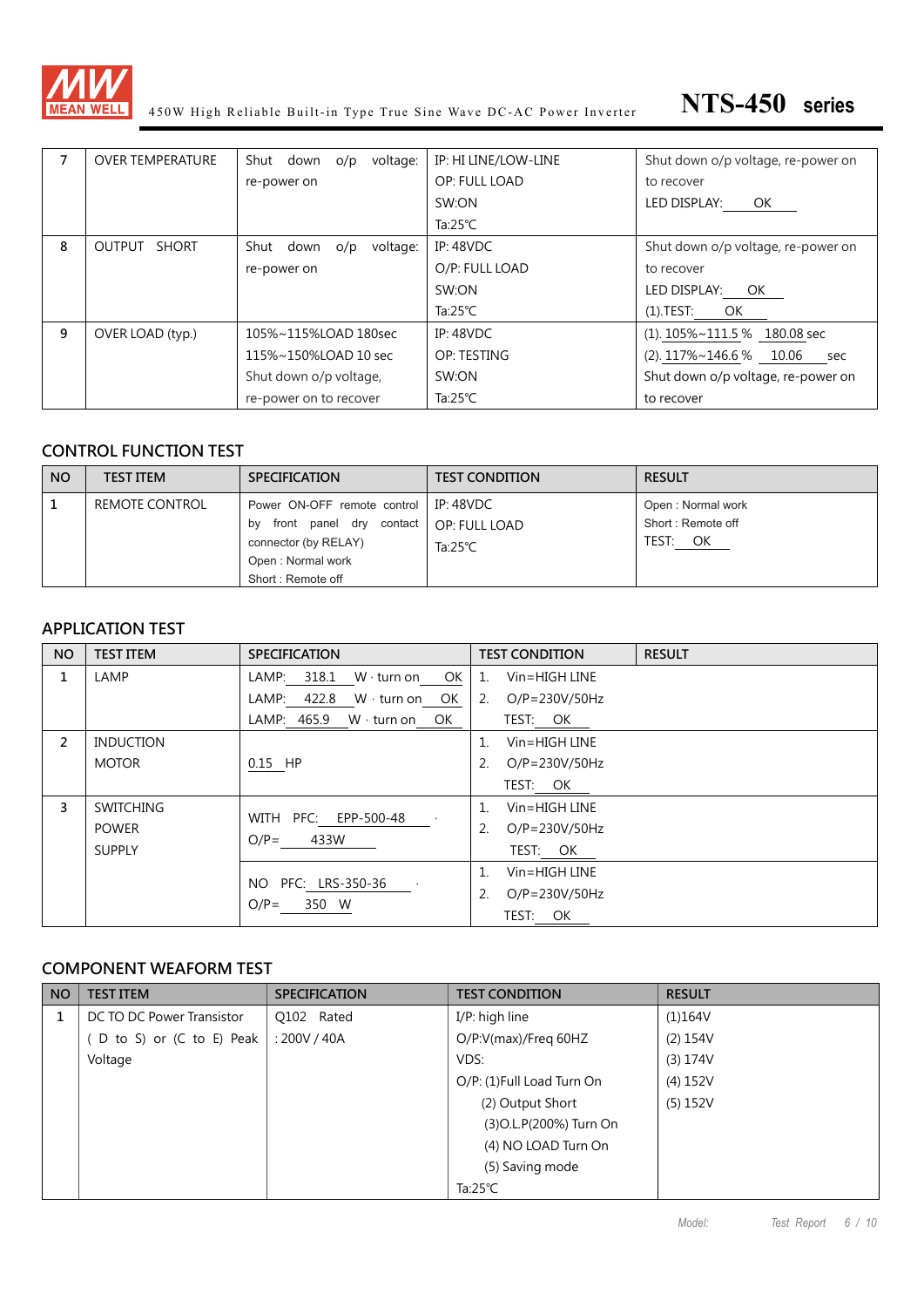

| $\overline{2}$ | DC TO<br>DC Diode Peak      | D 105 Rated          | I/P: high line            |             |
|----------------|-----------------------------|----------------------|---------------------------|-------------|
|                | Voltage                     | : 600V/10 A          | O/P:V(max) /Freq 60HZ     | (1)532V     |
|                |                             |                      | O/P: (1)Full Load Turn On | (2)589V     |
|                |                             |                      | (2) Output Short          | (3)540V     |
|                |                             |                      | (3) O.L. P(200%) Turn On  | (4)557V     |
|                |                             |                      | (4) NO LOAD Turn On       | (5)553V     |
|                |                             |                      | (5) Saving mode           |             |
|                |                             |                      | Ta:25°C                   |             |
| 3              | Capacitor Voltage<br>DC BUS | C118/C119<br>Rated   | I/P: high line            | C118        |
|                |                             | : 390 u/ 265 V       | O/P:V(max) /Freq 60HZ     | $(1)$ 245V  |
|                |                             |                      | O/P: (1)Full Load Turn On | $(2)$ 245V  |
|                |                             |                      | (2) Output Short          | (3) 245V    |
|                |                             |                      | (3) O.L. P(200%) Turn On  | (4) 245V    |
|                |                             |                      | (4) NO LOAD Turn On       | (5) 249V    |
|                |                             |                      | (5) Saving mode           |             |
|                |                             |                      | Ta:25°C                   | C119        |
|                |                             |                      |                           | (1) 241V    |
|                |                             |                      |                           | $(2)$ 245V  |
|                |                             |                      |                           | (3) 245V    |
|                |                             |                      |                           | $(4)$ 245V  |
|                |                             |                      |                           | (5)245V     |
| 4              | DC TO AC Power Transistor   | Q 200<br>Rated       | I/P: high line            |             |
|                | (D to S) or (C to E) Peak   | : 650V/20A           | O/P:V(min)/Freq 50HZ      | $(1)$ 553V  |
|                | Voltage                     |                      | VDS:                      | (2) 625V    |
|                |                             |                      | O/P: (1)Full Load Turn On | (3) 589V    |
|                |                             |                      | (2) Output Short          | (4) 549V    |
|                |                             |                      | (3) O.L. P(200%) Turn On  | (5) 540V    |
|                |                             |                      | (4) NO LOAD Turn On       |             |
|                |                             |                      | (5) Saving mode           |             |
|                |                             |                      | Ta:25°C                   |             |
| 5              | AUX PWM MOS                 | Q504 Rated           | I/P: high line            | Q504        |
|                |                             | : 18 A/ 200 V        | O/P:V(max) /Freq 60HZ     | (1)118.2V   |
|                |                             |                      | O/P: (1)Full Load Turn On | (2) 115.0V  |
|                |                             | Q105 Rated           | (2) Output Short          | (3) 118.2V  |
|                |                             | 40 A/ 200 V<br>÷     | (3) O.L. P(200%) Turn On  | (4) 119.8V  |
|                |                             |                      | (4) NO LOAD Turn On       | (5) 119.8V  |
|                |                             |                      | (5) Saving mode           |             |
|                |                             |                      | Ta: $25^{\circ}$ C        | Q105        |
|                |                             |                      |                           | (1) 140V    |
|                |                             |                      |                           | (2) 140V    |
|                |                             |                      |                           | (3) 140V    |
|                |                             |                      |                           | $(4)$ 139V  |
|                |                             |                      |                           | (5) 139V    |
| 6              | Control IC Voltage Test     |                      | I/P: high line            | U303        |
|                |                             | MCU IC U303 Rated    | O/P:V(max) /Freq 60HZ     | (1) 3.4V    |
|                |                             | $2.4 V \sim 3.6 V$   | O/P: (1)Full Load Turn On | $(2)$ 3.48V |
|                |                             |                      | (2) Output Short          | $(3)$ 3.52V |
|                |                             | U501 Rated<br>AUX IC | (3) O.L. P(200%) Turn On  | (4) 3.4V    |
|                |                             | 8.2V~30V             | (4) NO LOAD Turn On       | $(5)$ 3.36V |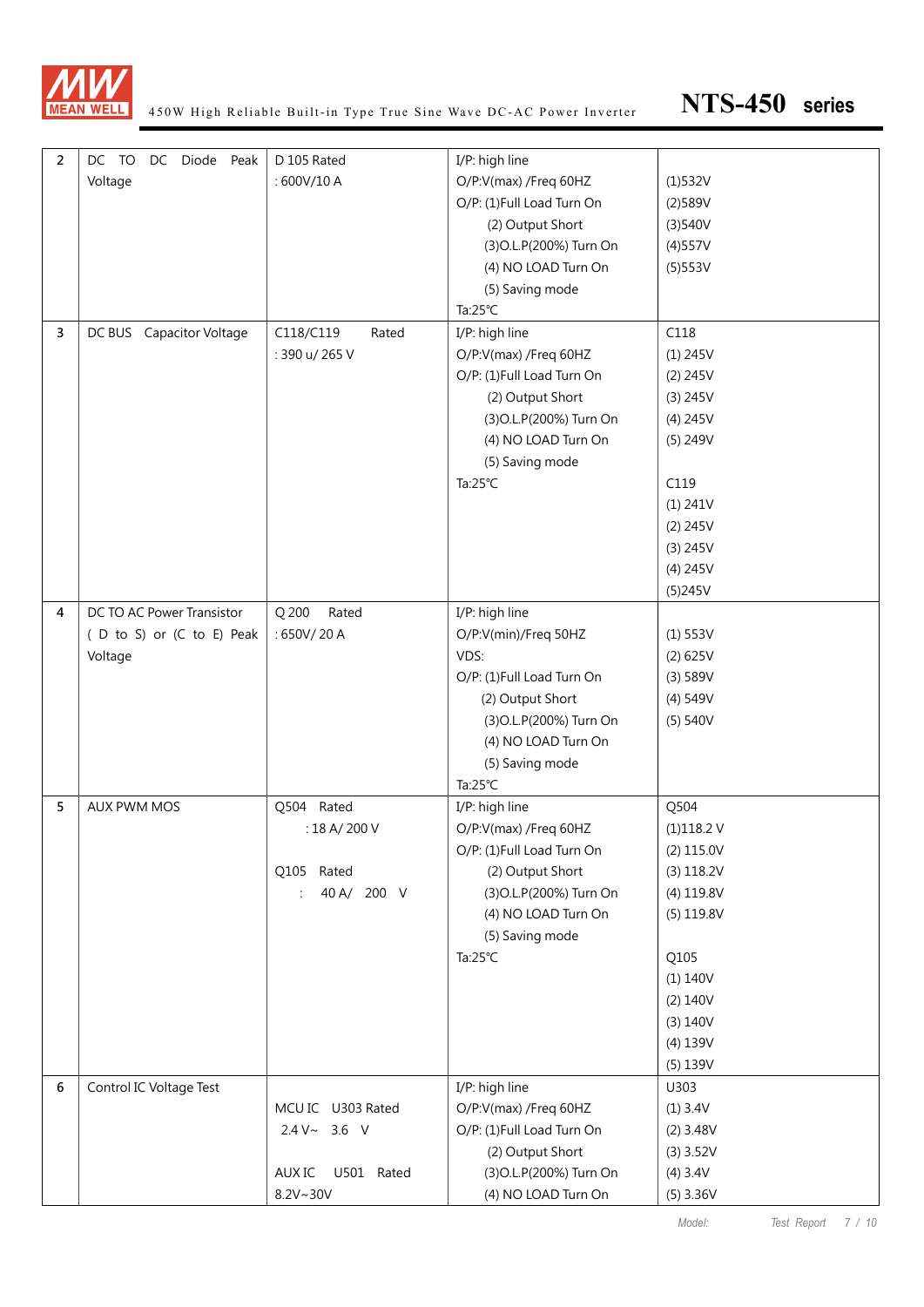

|  |                           | (5) Saving mode    |           |
|--|---------------------------|--------------------|-----------|
|  | CHARGE IC U101 Rated      | Ta: $25^{\circ}$ C | U501      |
|  | $-0.3V - 20V$             |                    | (1) 11.7V |
|  |                           |                    | (2) 11.7V |
|  | Gate Driver IC U200 Rated |                    | (3)11.7V  |
|  | $-0.3V - 20V$             |                    | (4) 11.7V |
|  |                           |                    | (5) 11.7V |
|  |                           |                    |           |
|  |                           |                    | U101      |
|  |                           |                    | (1) 12.4V |
|  |                           |                    | (2) 12.4V |
|  |                           |                    | (3) 12.4V |
|  |                           |                    | (4) 12.4V |
|  |                           |                    | (5) 12.4V |
|  |                           |                    |           |
|  |                           |                    | U200      |
|  |                           |                    | (1) 5.08V |
|  |                           |                    | (2) 5.12V |
|  |                           |                    | (3) 5.12V |
|  |                           |                    | (4) 5.04V |
|  |                           |                    | (5) 5.14V |

## **SAFETY &EMC TEST**

#### **SAFETY TEST**

| <b>NO</b> | <b>TEST ITEM</b>  | <b>SPECIFICATION</b>             | <b>TEST CONDITION</b>     | <b>RESULT</b>             |
|-----------|-------------------|----------------------------------|---------------------------|---------------------------|
|           | WITHSTAND VOLTAGE | BAT I/P-ACO/P: 3 KVAC/min        | BATI/P-ACO/P 3.6 KVAC/min | BAT I/P-ACO/P: 2.041 mA   |
|           |                   | AC O/P-FG: 1.5 KVAC/min          | AC O/P-FG:1.8 KVAC/min    | 1.173<br>AC O/P-FG:<br>mA |
|           |                   |                                  | Ta: $25^{\circ}$ C        | NO DAMAGE                 |
|           |                   |                                  |                           |                           |
|           | <b>GROUNDING</b>  | IEC62368                         | 40 A / 2min               | $2m\Omega$                |
|           | <b>CONTINUITY</b> | FG(PE) TO CHASSIS                | Ta:25 $°C$                |                           |
|           |                   | OR TRACE < $100 \text{ m}\Omega$ |                           |                           |

#### **E.M.C TEST**

| <b>NO</b> | <b>TEST ITEM</b>                                                                   | <b>SPECIFICATION</b>    | <b>TEST CONDITION</b> | <b>RESULT</b>       |  |
|-----------|------------------------------------------------------------------------------------|-------------------------|-----------------------|---------------------|--|
|           | <b>RADIATION</b>                                                                   | EN55032                 | I/P:24 VDC            |                     |  |
|           |                                                                                    | CLASS A                 | O/P::FULL/50% LOAD    | CLASS A             |  |
|           |                                                                                    |                         | Ta:25 $°C$            |                     |  |
|           | E.S.D                                                                              | EN61000-4-2             | I/P: 48VDC            | ■CRITERIA A         |  |
|           |                                                                                    | AIR: 8KV / Contact: 4KV | O/P:FULL LOAD         | $\sqcap$ CRITERIA B |  |
|           |                                                                                    |                         | Ta: $25^{\circ}$ C    |                     |  |
| 3         | Test by certified Lab & Test Report Prepare                                        |                         |                       |                     |  |
|           | Any contradictions of the test results, please refer to the latest EMC test report |                         |                       |                     |  |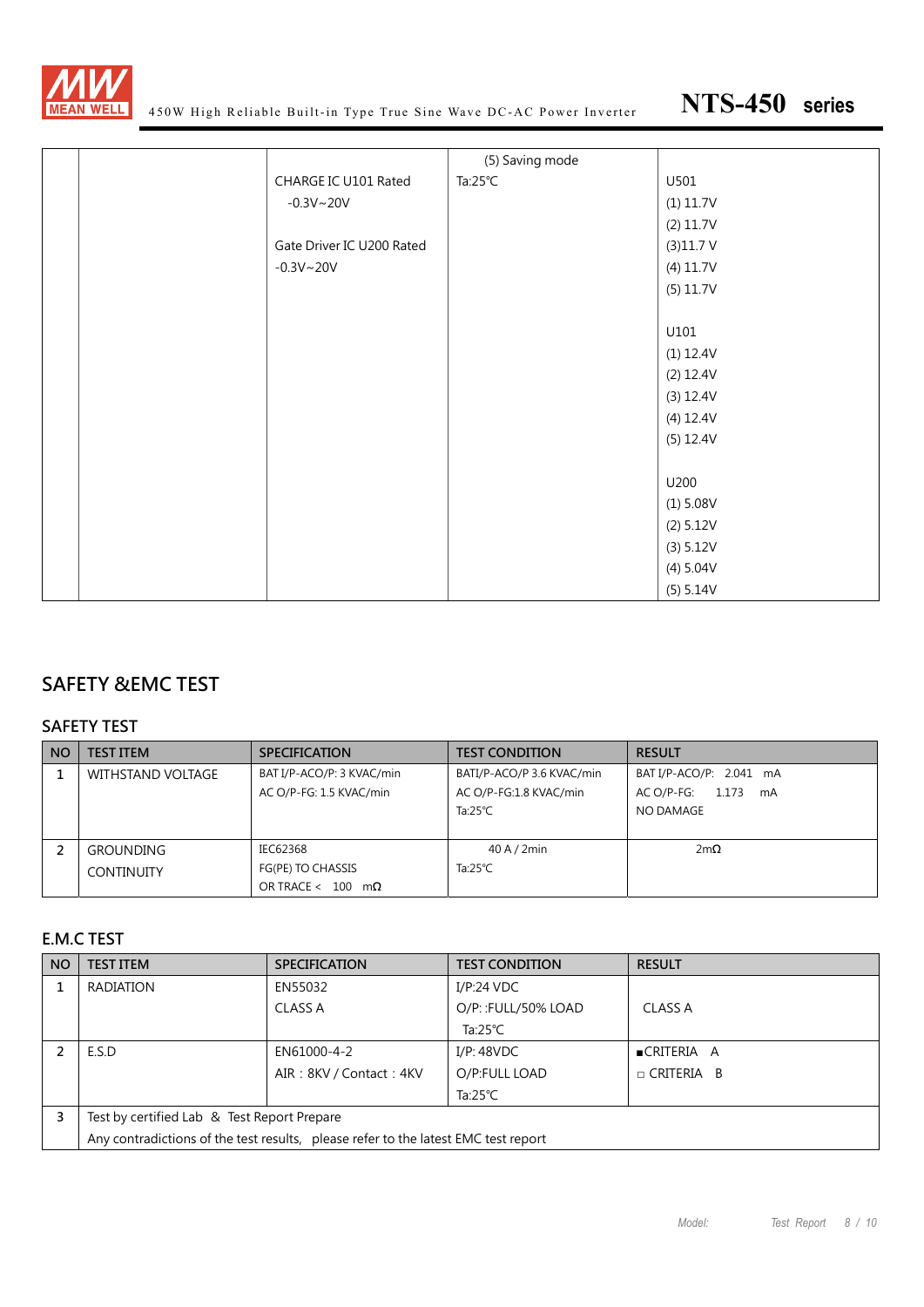

# **Reliability Test**

| <b>NO</b>      | <b>TEST ITEM</b>      |                                        | <b>SPECIFICATION</b> | <b>TEST CONDITION</b> | <b>RESULT</b>                     |
|----------------|-----------------------|----------------------------------------|----------------------|-----------------------|-----------------------------------|
| $\mathbf{1}$   | TEMPERATURE RISE TEST | MODEL: NTS-450-224                     |                      |                       |                                   |
|                |                       | 1. ROOM AMBIENT BURN-IN: 2 HRS         |                      |                       |                                   |
|                |                       | I/P: 25VDC O/P: FULL LOAD Ta= 25 °C    |                      |                       |                                   |
|                |                       | 2. HIGH AMBIENT BURN-IN: 2 HRS         |                      |                       |                                   |
|                |                       | I/P : 25VDC O/P : FULL LOAD Ta = 40 °C |                      |                       |                                   |
|                |                       |                                        |                      |                       |                                   |
|                |                       | <b>NO</b>                              | Position             | ROOM AMBIENT Ta=25 ℃  | HIGH AMBIENT Ta = 40 $^{\circ}$ C |
|                |                       | $\mathbf{1}$                           | C <sub>100</sub>     | 57.7°C                | $67.1^{\circ}$ C                  |
|                |                       | 2                                      | C101                 | 57.5°C                | 67.1°C                            |
|                |                       | 3                                      | Q103                 | 49.4°C                | $61.4^{\circ}$ C                  |
|                |                       | $\overline{4}$                         | Q104                 | 49.6°C                | 61.4°C                            |
|                |                       | 5                                      | RT300                | 48.9°C                | 60.3°C                            |
|                |                       | 6                                      | T101                 | 79.3°C                | 87.5°C                            |
|                |                       | $\overline{7}$                         | C112                 | 50.4°C                | $61.1^{\circ}$ C                  |
|                |                       | 8                                      | L <sub>100</sub>     | 47.9°C                | 57.8°C                            |
|                |                       | 9                                      | D107                 | 50.4°C                | $61.9^{\circ}$ C                  |
|                |                       | 10                                     | D105                 | 52.5°C                | 63.8°C                            |
|                |                       | 11                                     | C119                 | 54.3°C                | $63.2^{\circ}$ C                  |
|                |                       | 12                                     | C118                 | 52.8°C                | 62.4°C                            |
|                |                       | 13                                     | Q200                 | 57.9°C                | 69.0°C                            |
|                |                       | 14                                     | L201                 | 47.3°C                | 58.1°C                            |
|                |                       | 15                                     | C <sub>219</sub>     | 54.0°C                | 64.3°C                            |
|                |                       | 16                                     | Q203                 | $57.2^{\circ}$ C      | 68.8°C                            |
|                |                       | 17                                     | L200                 | 72.5°C                | 80.5°C                            |
|                |                       | 18                                     | RT100                | 51.3°C                | $60.3^{\circ}$ C                  |
|                |                       | 19                                     | ZR200                | 35.4°C                | 47.7 $°C$                         |
|                |                       | 20                                     | C115                 | 41.1°C                | 52.2°C                            |
|                |                       | 21                                     | T100                 | 42.8°C                | 53.4°C                            |
|                |                       | 22                                     | T501                 | 54.8°C                | 63.0°C                            |
|                |                       | 23                                     | T501                 | 47.1°C                | 56.7°C                            |
|                |                       | 24                                     | Q504                 | 58.4°C                | 67.4°C                            |
|                |                       | 25                                     | Q105                 | 45.7°C                | 55.7°C                            |
|                |                       | 26                                     | U501                 | 66.4°C                | 75.3°C                            |
|                |                       | 27                                     | Q501                 | 62.2°C                | 71.6°C                            |
|                |                       | 28                                     | U101                 | 47.1°C                | 55.9°C                            |
|                |                       | 29                                     | U201                 | 57.0°C                | 66.0°C                            |
|                |                       | 30                                     | U500                 | 54.9°C                | 64.7°C                            |
|                |                       | 31                                     | U100                 | 53.1°C                | 64.0°C                            |
| $\overline{2}$ | LOW TEMPERATURE       | <b>TURN</b>                            | ON<br>AFTER<br>2     | $I/P$ : 25VDC         | TEST: OK                          |
|                | TURN ON TEST          | <b>HOUR</b>                            |                      | O/P: 100%LOAD         |                                   |
|                |                       |                                        |                      | Ta= $-25$ °C          |                                   |